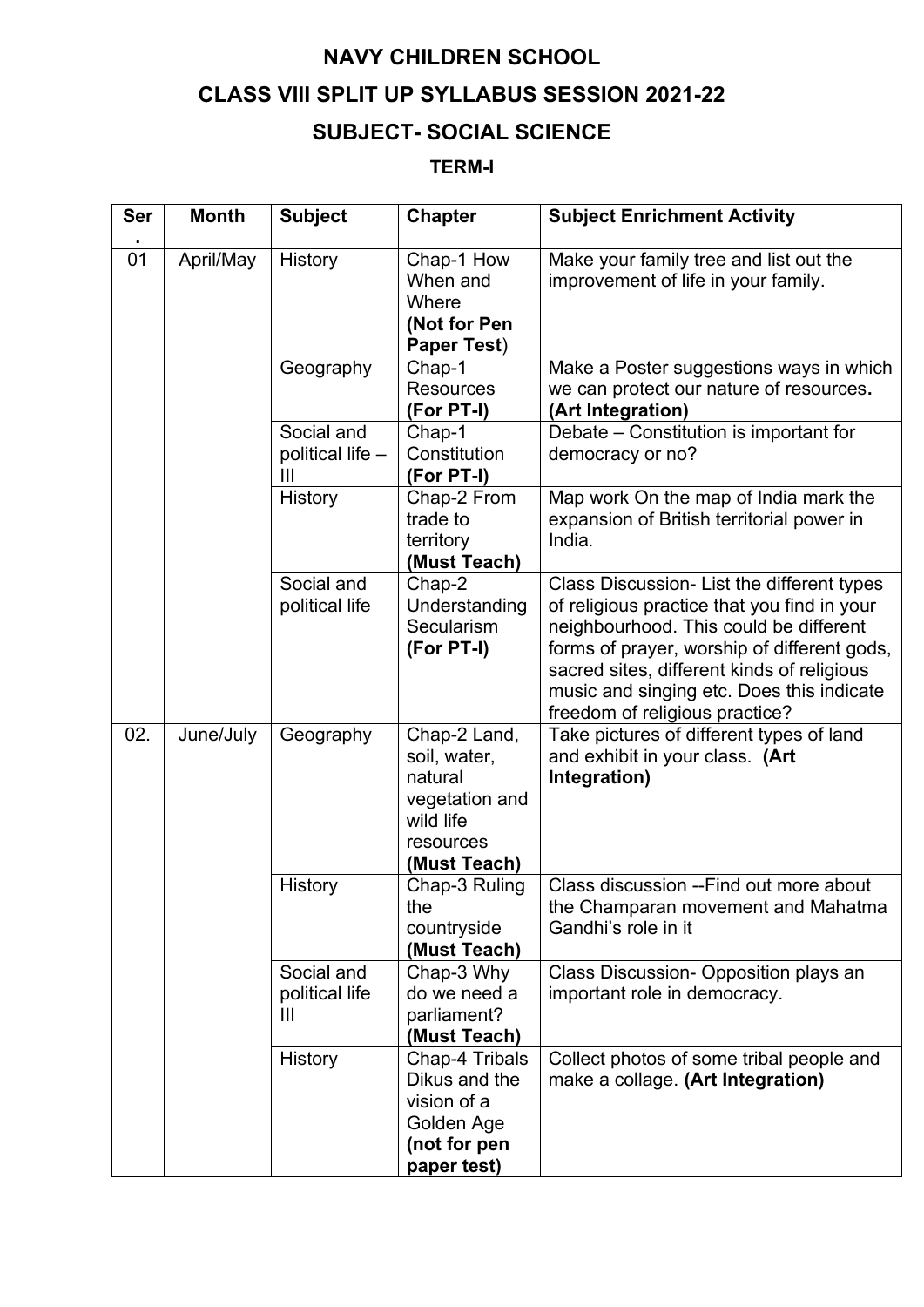| 03. | August   | Social and<br>political life<br>$\mathbf{III}$ | Chap-4<br>Understanding<br>Laws<br>(not for pen<br>paper test) | List the two rights that the law helped<br>achieve for women who are survivors of<br>violence.                         |
|-----|----------|------------------------------------------------|----------------------------------------------------------------|------------------------------------------------------------------------------------------------------------------------|
|     |          | Geography                                      | Chap-3<br>Mineral and<br>power<br>resources<br>(Map work)      | Map work - with the help of an outline<br>map of India, mark the distribution of<br>iron, bauxite, manganese and mica. |
|     |          |                                                |                                                                |                                                                                                                        |
|     |          | Social and                                     | $Chap-5$                                                       | Class Discussion - List the reasons why                                                                                |
|     |          | political Life<br>$\mathbf{III}$               | Judiciary<br>(Must Teach)                                      | you believe an Independent Judiciary us<br>essential to democracy.                                                     |
| 04. | Septembe | <b>History</b>                                 | Chap-6<br>Colonialism                                          | To be taken up as the project work                                                                                     |
|     |          |                                                | and the city                                                   | <b>REVISION HALF YEARLY</b>                                                                                            |
|     |          |                                                | The story of an                                                |                                                                                                                        |
|     |          |                                                | Imperial                                                       |                                                                                                                        |
|     |          |                                                | capital                                                        |                                                                                                                        |
|     |          |                                                | (not for pen                                                   |                                                                                                                        |
|     |          |                                                | paper test)                                                    |                                                                                                                        |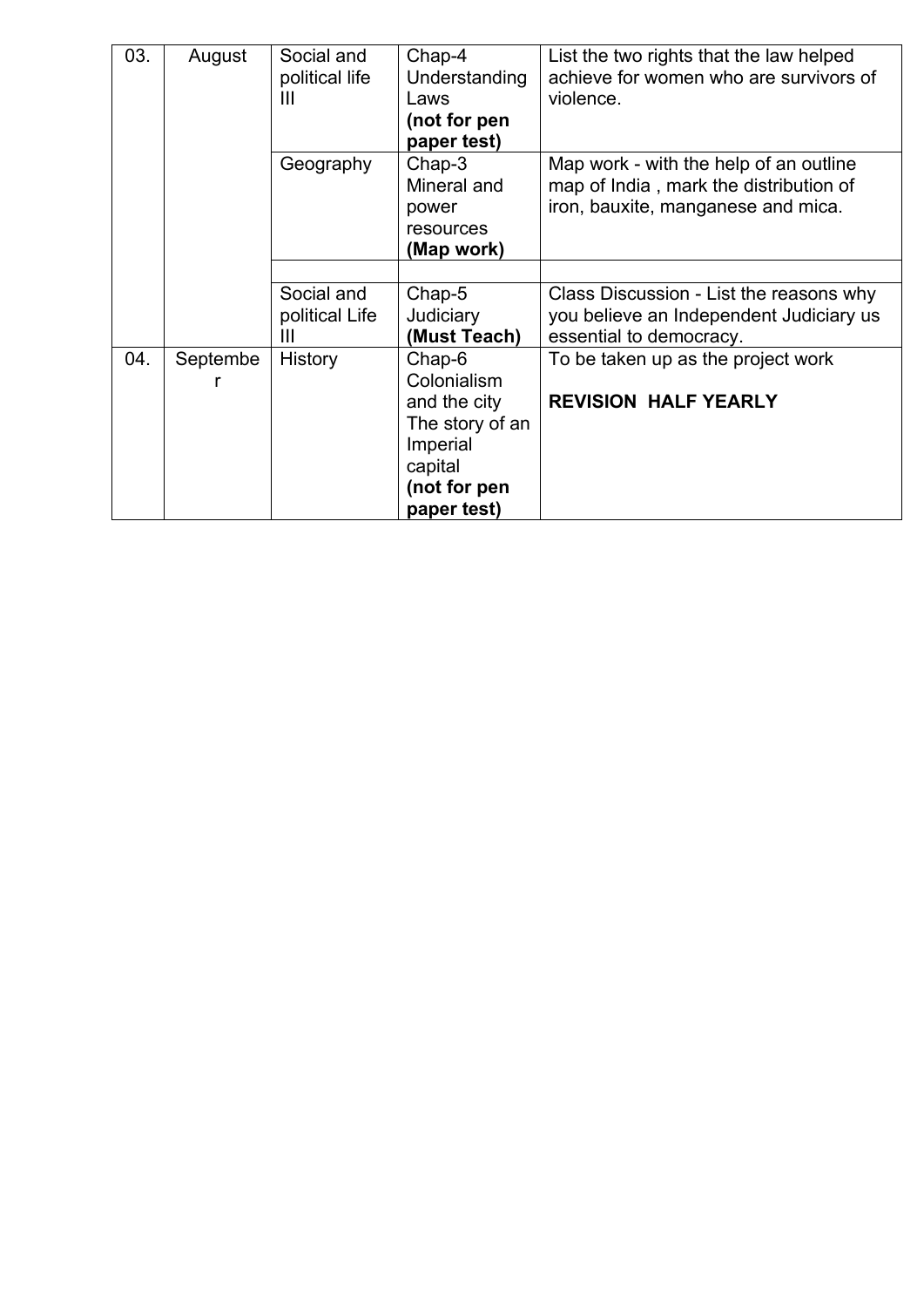|                |          |                                                | <b>NAVY CHILDREN SCHOOL</b>                                                                         |                                                                                                                                                                                                                                          |
|----------------|----------|------------------------------------------------|-----------------------------------------------------------------------------------------------------|------------------------------------------------------------------------------------------------------------------------------------------------------------------------------------------------------------------------------------------|
| S <sub>1</sub> |          | unina                                          | SUBJECT-SOCIAL SCIENCE                                                                              | <b>CLASS VIII SPLIT UP SYLLABUS SESSION 2021-22</b>                                                                                                                                                                                      |
| 01.            | October  | Geography                                      | Chap-4<br>Agriculture<br>(Not for pen<br>paper test)                                                | TERM <sup>+</sup> ICollect seeds of wheat, rice, jowar, bajra,<br>ragi, maize, oil seeds and pulses<br>available in the market. (Art integration)<br>(Mapwork)                                                                           |
|                |          | History                                        | Chap-5 When<br>people Rebel<br>1857 and after<br>(For PT-II)                                        | Map Work- On the map of India mark, the<br>major centres of the revolt of 1857                                                                                                                                                           |
|                |          | Social and<br>political life<br>III            | Chap-6<br>Understanding<br>criminal justice<br>system<br>(Must Teach)                               | Role play- Court scene as per text book.                                                                                                                                                                                                 |
| 02.            | November | History                                        | Chap-7<br>Weavers, Iron<br>Smelters and<br>factory owners<br>(Not for Pen<br>paper test)            | Project - In what ways has the growth<br>and development of British Industries<br>affected India textiles products.                                                                                                                      |
|                |          | Social and<br><b>Political life</b><br>III     | Chap-7<br>Understanding<br>Marginalisatio<br>n<br>(Not for Pen<br>paper test)                       | Collect the information about any one<br>social reformer. Their life and thoughts.<br>(Art Integration)                                                                                                                                  |
|                |          | History                                        | Chap-8<br>Civilising the<br><b>Native</b><br>educating the<br>nation<br>(Not for Pen<br>paper test) | Students to share their opinion on current<br>education policy of the Indian<br>government.                                                                                                                                              |
|                |          | Geography                                      | Chap-5<br><b>Industries</b><br>(Must Teach)                                                         | Map work<br>On the map of India mark the major<br>Industries<br>1. Iron steel Industries<br>Bhilai, Durgapur, Jamshedpur, Bokaro,<br>Vishakhapatnam<br>2. Cotton textile Industries<br>Coimbatore, Kanpur, Ahmedabad,<br>Mumbai, Kolkata |
| 03.            | December | Social and<br>political life<br>$\mathbf{III}$ | Chap-8<br>Confronting<br>Marginalisatio<br>n<br>(Not for Pen<br><b>Paper Test)</b>                  | To be taken up as project work                                                                                                                                                                                                           |
|                |          | <b>History</b>                                 | Chap-9                                                                                              | To be taken up as project work.                                                                                                                                                                                                          |